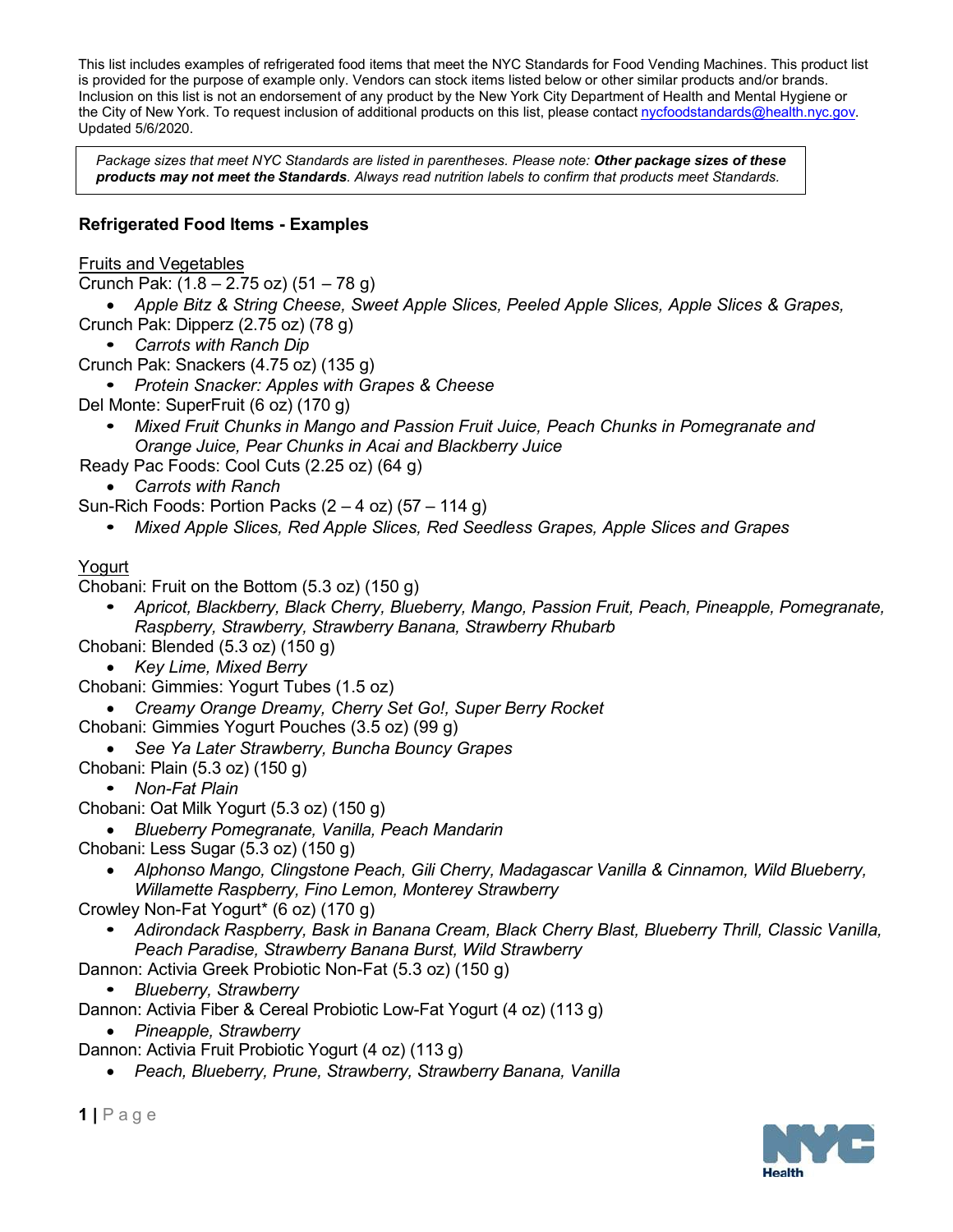*Package sizes that meet NYC Standards are listed in parentheses. Please note: Other package sizes of these products may not meet the Standards. Always read nutrition labels to confirm that products meet Standards.*

Dannon: Activia Lactose Free Low-Fat Yogurt (4 oz) (113 g)

• *Strawberry*

Dannon: Activia 60 Calories Yogurt\* (4 oz) (113 g)

- **•** *Blueberry, Peach, Strawberry, Strawberry Banana, Vanilla*
- Dannon: Activia Fruit on the Bottom\* (4 oz) (113 g)

• *Strawberry/ Raspberry, Blueberry/ Blackberry, Cherry Vanilla, Peach Mango, Pineapple Coconut*  Dannon: Light & Fit Greek Non-Fat Yogurt\* (4 – 6 oz)

• *Banana Cream, Blackberry, Blueberry, Cherry, Key Lime, Peach, , Raspberry Chocolate, Salted Caramel, Strawberry, Strawberry Banana, Strawberry Cheesecake, Toasted Coconut Vanilla, Vanilla, Boston Cream Pie, Tiramisu, Caramel Apple Pie, Raspberry Lemon Tart, Berries & Cream, Pineapple*

Dannon: Light & Fit Regular Non-Fat Yogurt\* (5.3 oz) (150 g)

- *Peach, Blueberry, Strawberry, Vanilla, Strawberry Cheesecake, Banana, Cherry Vanilla, Toasted Vanilla Coconut, Strawberry Banana, Cherry, Raspberry, Caramel Apple Pie, Mixed Berry, Strawberries & Cream Carb & Sugar Control, Vanilla Carb & Sugar Control*
- Dannon: Light & Fit Greek Crunch\* (5 oz) (141 g)
	- *Strawberry Cheesecake, Peanut Butter Delight, Coconut Chocolate Bliss, Key Lime Pie, Cookies & Cream, Banana Choco Nut*

Dannon: Oikos Triple Zero\* (5.3 oz) (150 g)

**•** *Vanilla, Cherry, Mixed Berry, Peach, Strawberry, Salted Caramel, Banana Crème, Chocolate, Coconut Crème, Coffee, Orange Crème, Peanut Butter Banana, Apple Cinnamon* 

Dannon: Oikos Protein Crunch\* (5 oz) (141 g)

- *Banana Yogurt with Cocoa Clusters & Chocolate, Vanilla Yogurt with Blueberry Rolled Oats, Coconut Yogurt with Whole Grain Oats & Almonds, Vanilla Yogurt with Chocolate Oats & Peanuts* Dannon: Danimals Squeezables for Kids (3.5 oz) (99g)
- *Strawberry Explosion, Swingin' Strawberry Banana, Mixed Berry Blast, Cotton Candy* Dannon: Danimals Non-fat Yogurt for Kids (4 oz) (113 g)
	- *Strawberry, Vanilla, Raspberry, Strawberry Banana*
- Dannon: Light & Fit Icelandic Style Skyr (5.3 oz) (150 g)
	- *Plain*, *Blueberry Acai\*, Peach Passion Fruit\*, Vanilla Chai\**
- Fage: Total 0% (6 oz) (170 g)

• *Plain*

Fage: Total 0% Split Cup (5.3 oz.) (150 g)

• *Blueberry Acai, Blueberry, Cherry Pomegranate, Cherry, Peach, Raspberry, Strawberry,*  Fage: Total 2% Split Cup (5.3 oz) (150 g)

• *Blood Orange, Blackberry, Blueberry, Cherry, Key Lime, Mixed Berries, Peach, Strawberry, Pear* Lifeway: Organic Kefir Cups  $(5.3 oz – 6 oz) (150 g – 170 g)$ 

• *Strawberry Rosehip, Natural*

Nancy's: Natural Low-Fat Yogurt (8 oz) (226 g)

**•** *Blueberry Fruit-on-Bottom, Natural, Raspberry Fruit-on-Bottom, Strawberry Fruit-on-Bottom, Vanilla* Siggi's: Icelandic Style Skyr 0 % Non-Fat Yogurt (5.3 oz) (150 g)

**•** *Raspberry, Strawberry, Peach, Blueberry, Orange & Ginger, Vanilla, Mixed Berries & Acai, Plain*

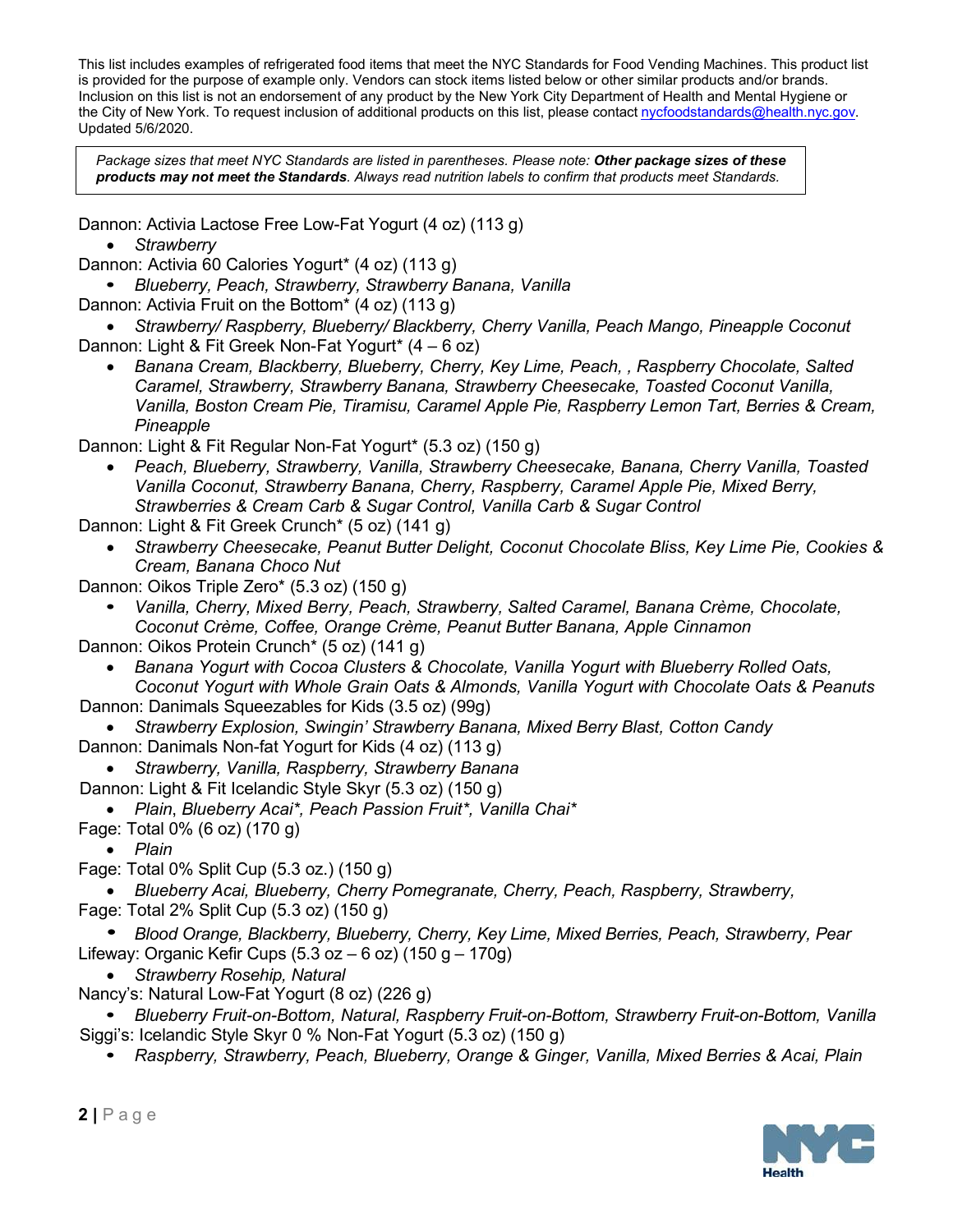*Package sizes that meet NYC Standards are listed in parentheses. Please note: Other package sizes of these products may not meet the Standards. Always read nutrition labels to confirm that products meet Standards.*

Siggi's: Icelandic Style Skyr 2% Low-Fat Yogurt (5.3 oz) (150 g)

• *Black Cherry, Lingonberry & Strawberry, Blackberry, Vanilla & Cinnamon, Spiced Pear* Siggi's: 2% Low-Fat Yogurt Tubes (2 oz) (57 g)

- *Strawberry, Blueberry*
- Stonyfield Organic: Fruit on Bottom Fat-Free Yogurt (5.3 oz) (150 g)

**•** *Blueberry, Chocolate Underground*

Stonyfield Organic: Smooth & Creamy Low-Fat and Fat-Free Yogurt (5.3 oz) (150 g)

- **•** *Fat-Free Plain, Low-Fat French Vanilla, Low-Fat Peach, Low-Fat Raspberry, Low-Fat Strawberry* Stonyfield Organic: 0% Fat Greek Yogurt (5.3 oz) (150 g)
	- **•** *Plain, Vanilla Bean*

Stonyfield Organic: Kids Low-Fat Tubes (2 oz) (56 g)

- *Strawberry, Blueberry, Cherry, Berry, Lemonade*
- Stonyfield Organic: Kids Low-Fat Pouches (3.5 oz) (99 g)
- *Strawberry Banana, Strawberry, Blueberry*
- Stonyfield Organic: Kids Low-Fat Cups (4 oz) (113 g)
- *Strawberry, Strawberry Banana, Blueberry, Strawberry Vanilla*
- Stonyfield Organic: Dairy Free (5.3 oz) (150 g)

• *Vanilla*

- Upstate Farms: Non-Fat Yogurt  $(4 8)$  oz)  $(113 226)$  g)
- **•** *Blueberry, Cherry Vanilla, Peach, Plain, Raspberry, Strawberry Banana, Strawberry, Vanilla* Upstate Farms: Non-Fat Greek (4 – 5.3 oz) (113 – 150 g)
	- *Blueberry, Strawberry, Vanilla*
- Yoplait: Original Yogurt (6 oz) (170 g)
	- **•** *Blackberry Harvest, Blackberry Pomegranate, Cherry Orchard, Cookies & Cream, French Vanilla, Harvest Peach, Key Lime Pie, Lemon Burst, , Mixed Berry, Mountain Blueberry, Orange Crème, Pina Colada, Pineapple, Red Raspberry, Strawberry, Strawberry Banana, Strawberry Cheesecake, Strawberry Kiwi, Strawberry Mango*

Yoplait: Lactose Free (6 oz) (170 g)

• *Strawberry, French Vanilla*

Yoplait: Kids (3 – 4 oz) (85 –113 g)

**•** *Berry, Blueberry, Cotton Candy, Wild Berry, Raspberry, Strawberry Banana, Strawberry* Yoplait: Light\* (6 oz) (170 g)

• *Harvest Peach, Banana Cream Pie, Blueberry Patch, Boston Cream Pie, Key Lime Pie, Orange Crème, Red Raspberry, Strawberries 'N Bananas, Strawberry, Very Cherry, Very Vanilla* Yoplait: Greek 100 Protein Yogurt\* (5.3 oz) (150 g)

• *Black Cherry, Blueberry, Mixed Berry, Peach, Strawberry, Strawberry Banana, Vanilla* Yoplait: Greek 100 Whips! Yogurt\* (4 oz) (113 g)

**•** *Lemon Meringue, Peaches & Cream, Raspberry, Strawberry, Strawberry Cheesecake, Vanilla Cupcake*

### **Smoothies**

Chobani: Gimmies Yogurt Milkshakes (4 oz) (118 mL)

• *Banana Splitberry, Bizzy Buzzy Strawberry, Cookies & Cream Crush*

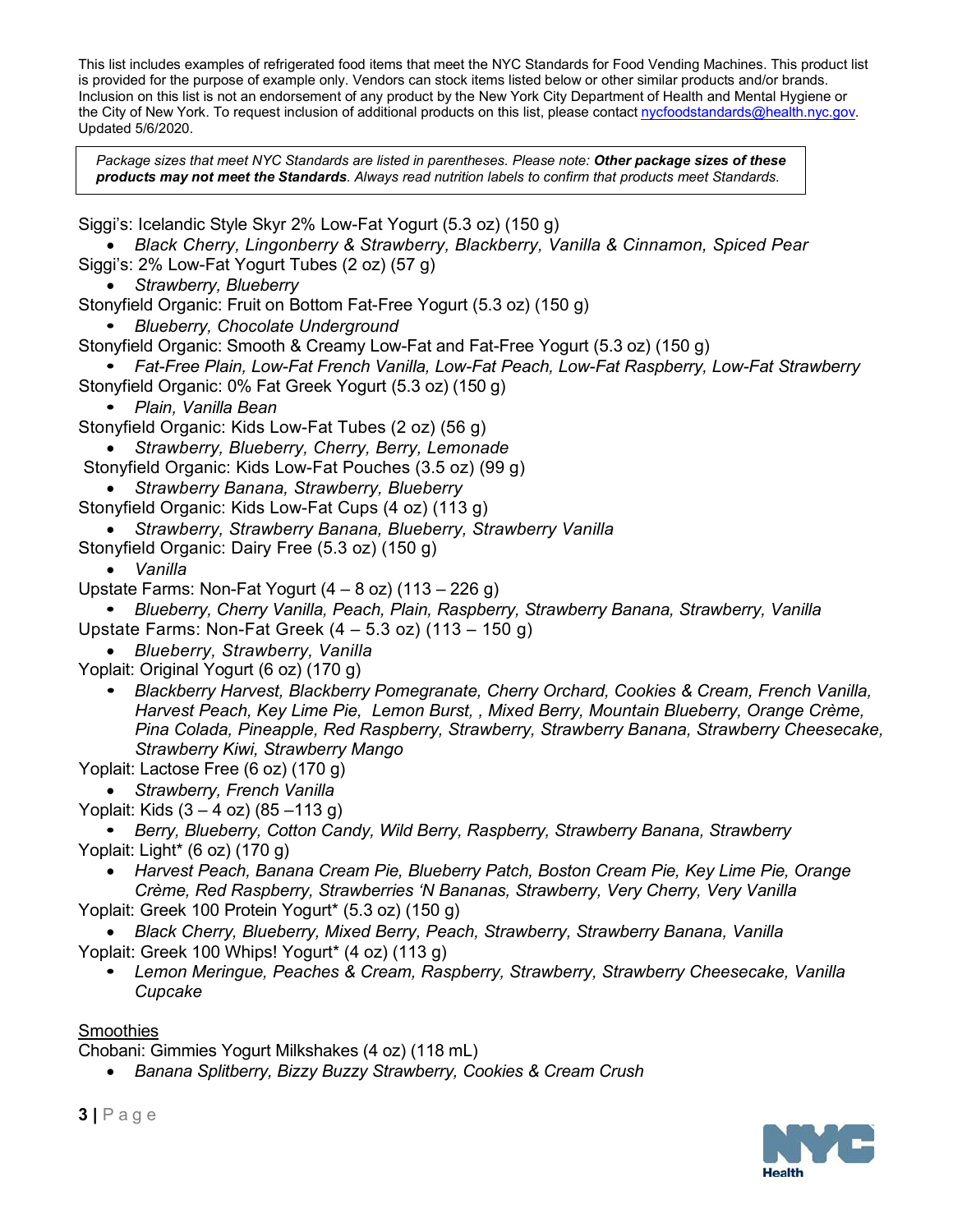*Package sizes that meet NYC Standards are listed in parentheses. Please note: Other package sizes of these products may not meet the Standards. Always read nutrition labels to confirm that products meet Standards.*

Dannon: Activia Probiotic Low-Fat Dairy Drinks (7 oz) (207 mL)

**•** *Mango, Peach, Prune, Strawberry, Strawberry Banana* Dannon: Activia Dailies Probiotic Drink (3.1 oz) (93 mL)

- *Strawberry, Blueberry, Cherry, Vanilla, Acai Berry*
- Dannon: Activia Probiotic Smoothies (7 oz) (198 g)
	- *Chia, Flax, Hemp, Pineapple, Kiwi, Cucumber, Ginger; Chia, Strawberry, Pomegranate, Blueberry, Beet; Flax, Mango, Carrot, Peach, Turmeric*
- Dannon: Danimals Smoothies for Kids (3.1 oz) (93 mL)
	- *Strawberry Explosion, Striking Strawberry Kiwi, Swingin' Strawberry Banana, Rockin' Raspberry, Banana Split, Wild Watermelon, Orange Cream, Cotton Candy, Organic Strawberry, Organic Strawberry Banana*

Dannon: Light & Fit Protein Smoothies\* (7 fl oz) (207 mL)

- *Strawberry Banana, Mixed Berry, Strawberry, Raspberry*
- Dannon: Oikos Greek Non-Fat Yogurt Drink\* (7 oz) (207 mL)
	- *Banana Crème, Mixed Berry, Peach, Strawberry, Vanilla*
- Stonyfield: Low-Fat Smoothies (6 oz) (186 g)
	- *Wildberry, Strawberry Banana, Strawberry, Mango Spinach Banana*

Stonyfield Organic: Kids Low-Fat Smoothies (3.1 oz) (98 g)

- *Strawberry, Very Berry, Strawberry Banana*
- LALA: Yogurt Smoothie\* (7 oz) (207 mL)
	- *Pina Colada, Pecan Cereal, Prune Cereal, Guanabana, Guava, Tropical Mango, Harvest Peach, Mixed Berry, Strawberry Banana, Wild Strawberry*
- LALA: Probiotic Yogurt Smoothie\* (6.7 oz)
- *Mixed Berry, Orange Pineapple*
- Lifeway: Low-Fat Kefir (8 oz) (240 mL)
	- **•** *Plain, Strawberry, Blueberry, Raspberry, Mango, Madagascar Vanilla, Pomegranate, Peach, Strawberry Banana, Coconut*
- Lifeway: bioKEFIR (3.5 oz) (100 mL)
- *Vanilla, Blackberry, Pomegranate Blueberry*
- Lifeway: ProBugs (4 oz) (120 mL)

*Pretty Plain, Sublime Lime, Creamy Orange, Goo Berry, Strawnana* 

### Cheese and Cottage Cheese

Breakstone's: 2% Cottage Doubles (3.9 oz) (110 g)

- **•** *Blueberry, Mango, Peach, Pineapple, Raspberry, Strawberry, Honey Vanilla, Mango Habanero* Cabot: Serious Snacking Bar (0.75 oz) (21 g)
- **•** *50% Reduced Fat Sharp Cheddar, Seriously Sharp Cheddar*
- Frigo Cheese Heads: Everyday Snacking String Cheese (24 28 g)
	- **•** *Original, Swirls Cheese, Colby Jack Cheese Sticks*
- Frigo Cheese Heads: Wisconsin Snacking Cheeses String Cheese (24 g)
- *Fresh Gouda, Cheddar with Parmesan Notes, Colby Jack, Pepper Jack, Three-Pepper Colby Jack* Frigo Cheese Heads: Light String Cheese (24 g)

• *Light, Superstrong*

**4 |** P a g e

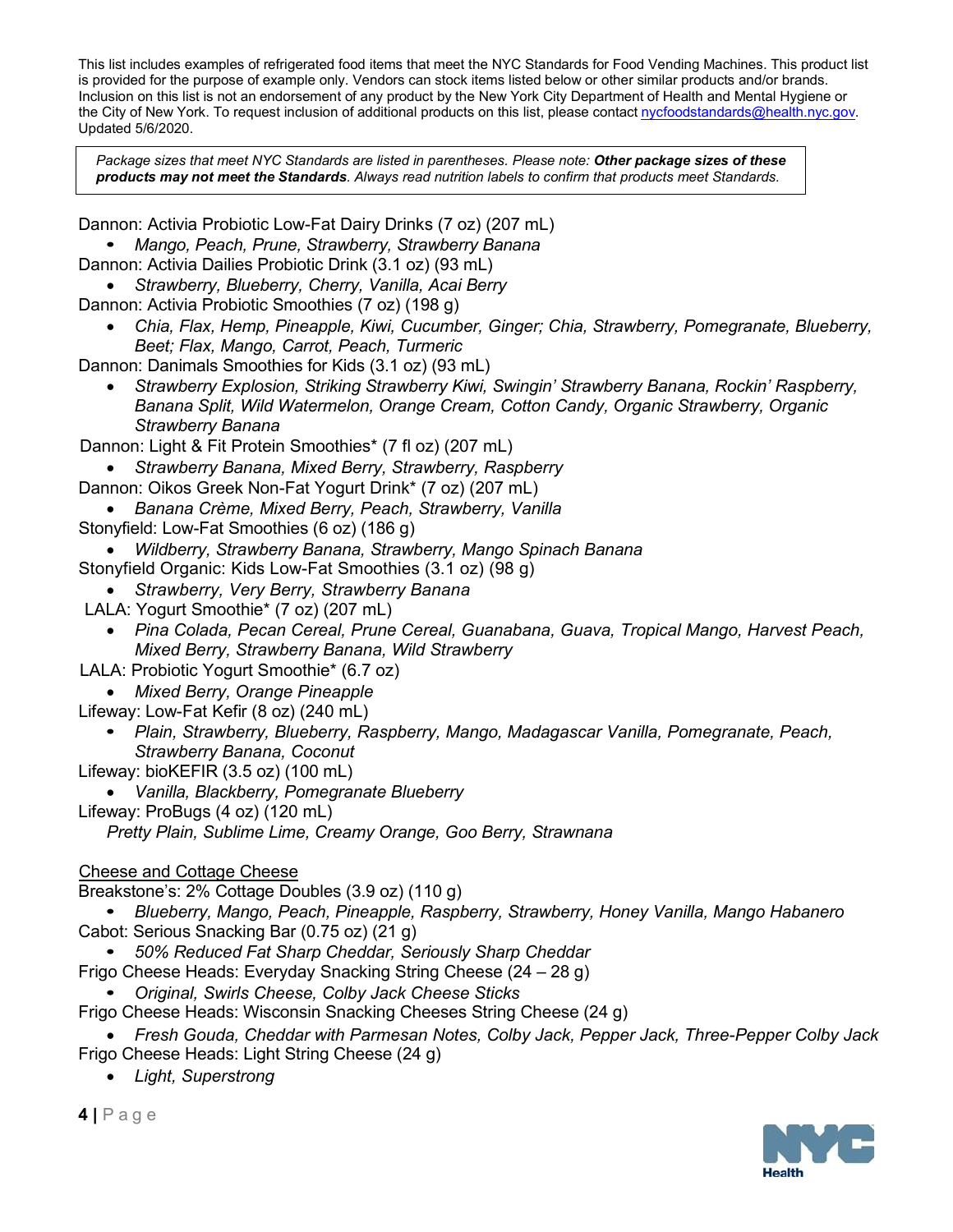*Package sizes that meet NYC Standards are listed in parentheses. Please note: Other package sizes of these products may not meet the Standards. Always read nutrition labels to confirm that products meet Standards.*

Horizon Organic: Cheese Sticks (28 g)

- **•** *Mozzarella*
- Kraft: Polly-O String Cheese (21 28 g)

**•** *Mozzarella, Reduced-Fat Mozzarella, Twists Mozzarella & Cheddar, Twists Reduced-Fat* Kraft: String Cheese (24 g)

• *Mozzarella, Reduced-Fat Mozzarella, Jalapeno, Cracked Black Pepper, Tomato Basil* Knudsen: 100 Calories Cottage Doubles 2% Milkfat (3.9 oz) (110 g)

- **•** *Blueberry, Raspberry, Strawberry, Peach, Pineapple, Honey Vanilla* Organic Valley: Stringles Cheese (28 g)
- **•** *Organic Cheddar Cheese, Organic Colby Jack Cheese*

Organic Valley: Snacking Sticks (0.75 oz) (21 g)

• *Organic Medium Cheddar Cheese Stick, Organic Pepper Jack Cheese Stick* Sargento: String Cheese (21 g)

- **•** *Light String Cheese*
- Sargento: Cheese Sticks (21 g)
	- **•** *Reduced-Fat Sharp Cheddar, Sharp Cheddar, Extra Sharp Cheddar, Cheddar-Mozzarella, Sharp Cheddar-Jack, Colby Jack, Reduced-Fat Colby-Jack, Double Cheddar, Pepper Jack, Vermont Sharp White Cheddar, Smokehouse Cheddar*

Sargento: Sunrise Balanced Breaks Snack Packs (1.45 oz) (41 g)

• *Natural White Cheddar Cheese with Almonds and Dried Cranberries, Natural Sharp Cheddar Cheese with Cashews and Cherry Juice-Infused Dried Cranberries, Natural Sharp White Cheddar Cheese with Cashews and Raisins, Pepper Jack Cheese with Honey Roasted Peanuts and Raisins, Gouda Cheese with Honey Roasted Peanuts and Dried Cranberries*

Sargento: Sweet Balanced Breaks Snack Packs (4.5 oz) (43 g) (1.5 oz) (41 g)

• *Monterey Jack Cheese with Dried Cranberries and Caramel Glazed Walnuts, Colby Cheese with Dark Chocolate Covered Peanuts Banana Chips and Creamy Peanut Drops, Monterey Jack Cheese with Dried Cranberries Dark Chocolate Chunks and Banana Chips, Cheddar Cheese with Sea-Salted Roasted Almonds Raisins and Greek Yogurt Flavored Drops, Monterey Jack Cheese with Dried Cranberries and Dark Chocolate Covered Peanuts*

Bel Brands: Mini Babybel Cheese (20 – 21 g)

- **•** *Original, Light, Mozzarella Style, Gouda, White Cheddar Variety, Sharp Original* The Laughing Cow: Spreadable Cheese Wedges (21 g)
	- **•** *Creamy Light Swiss, Creamy Swiss Garlic & Herb, Creamy Swiss French Onion, Creamy Queso Fresco Chipotle, Creamy White Cheddar, Creamy Original Swiss, Creamy Asiago, Creamy Spicy Pepper Jack, Creamy Swiss French Onion, Creamy Smoked Gouda*

# Bars

Perfect Foods: Perfect Bars (.74 oz) (21 g)

• *Peanut Butter Mini, Almond Butter Mini*

Cultured Snacking Co: Probiotic Snack Bars (1.6 oz) (45 g)

• *Blueberry Chai, Lemon Ginger, Maple Pecan, Peach*

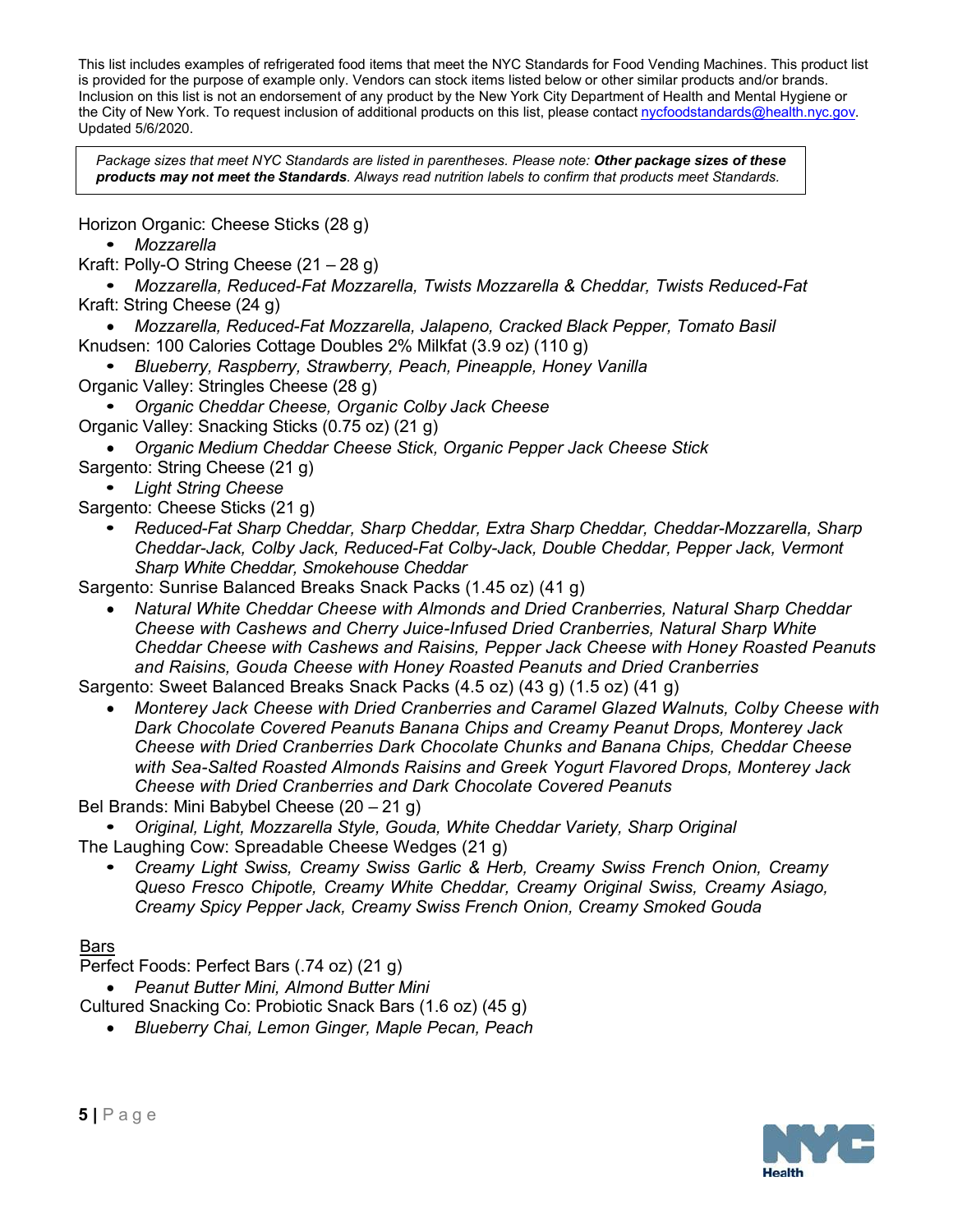*Package sizes that meet NYC Standards are listed in parentheses. Please note: Other package sizes of these products may not meet the Standards. Always read nutrition labels to confirm that products meet Standards.*

#### *The following products contain artificial flavors, artificial colors, and/or artificial or non-nutritive sweeteners. These products cannot be stocked in machines regularly used by children age 18 and under.*

Crowley Non-Fat Yogurt (6 oz) (170 g)

**•** *Adirondack Raspberry, Bask in Banana Cream, Black Cherry Blast, Blueberry Thrill, Classic Vanilla, Peach Paradise, Strawberry Banana Burst, Wild Strawberry*

Dannon: Activia 60 Calories Yogurt (4 oz) (113 g)

**•** *Blueberry, Peach, Strawberry, Strawberry Banana, Vanilla*

- Dannon: Activia Fruit on the Bottom (Fruit Fusion) (4 oz) (113 g)
- *Pineapple Coconut, Blueberry Blackberry, Cherry Vanilla, Peach Mango, Strawberry Raspberry* Dannon: Light & Fit Greek Non-Fat Yogurt (4 – 6 oz)
	- *Banana Cream, Blackberry, Blueberry, Cherry, Key Lime, Peach, , Raspberry Chocolate, Salted Caramel, Strawberry, Strawberry Banana, Strawberry Cheesecake, Toasted Coconut Vanilla, Vanilla, Boston Cream Pie, Tiramisu, Caramel Apple Pie, Raspberry Lemon Tart, Berries & Cream, Pineapple*

Dannon: Light & Fit Regular Non-Fat Yogurt (5.3 oz) (150 g)

• *Peach, Blueberry, Strawberry, Vanilla, Strawberry Cheesecake, Banana, Cherry Vanilla, Toasted Vanilla Coconut, Strawberry Banana, Cherry, Raspberry, Caramel Apple Pie, Mixed Berry, Strawberries & Cream Carb & Sugar Control, Vanilla Carb & Sugar Control*

Dannon: Light & Fit Non-Fat Greek Crunch (5 oz) (141 g)

• *Strawberry Cheesecake, Peanut Butter Delight, Coconut Chocolate Bliss, Key Lime Pie, Cookies & Cream, Banana Choco Nut*

Dannon: Oikos Triple Zero (5.3 oz) (150 g)

- *Apple Cinnamon, Banana Crème, Cherry, Chocolate, Coconut Crème, Coffee, Orange Crème, Mixed Berry, Peach, Peanut Butter Banana, Salted Caramel, Strawberry, Vanilla*
- Dannon: Oikos Protein Crunch (5 oz) (141 g)
	- *Banana Yogurt with Cocoa Clusters & Chocolate, Vanilla Yogurt with Blueberry Rolled Oats, Coconut Yogurt with Whole Grain Oats & Almonds, Vanilla Yogurt with Chocolate Oats & Peanuts*
- Dannon: Light & Fit Icelandic Style Skyr (5.3 oz) (150 g)
- *Blueberry Acai, Peach Passion Fruit, Vanilla Chai* Yoplait: Light (6 oz) (170 g)
- *Harvest Peach, Banana Cream Pie, Blueberry Patch, Boston Cream Pie, Key Lime Pie, Orange Crème, Red Raspberry, Strawberries 'N Bananas, Strawberry, Very Cherry, Very Vanilla* Yoplait: Greek 100 Protein Yogurt (5.3 oz) (150 g)
- *Black Cherry, Blueberry, Mixed Berry, Peach, Strawberry, Strawberry Banana, Vanilla* Yoplait: Greek 100 Whips! Yogurt (4 oz) (113 g)
	- **•** *Lemon Meringue, Peaches & Cream, Raspberry, Strawberry, Strawberry Cheesecake, Vanilla Cupcake*

Dannon: Light & Fit Protein Smoothies (7 fl oz) (207 mL)

- *Strawberry Banana, Mixed Berry, Strawberry, Raspberry*
- Dannon: Oikos Greek Non-Fat Yogurt Drink (7 oz) (207 mL)
	- *Banana Crème, Mixed Berry, Peach, Strawberry, Vanilla*